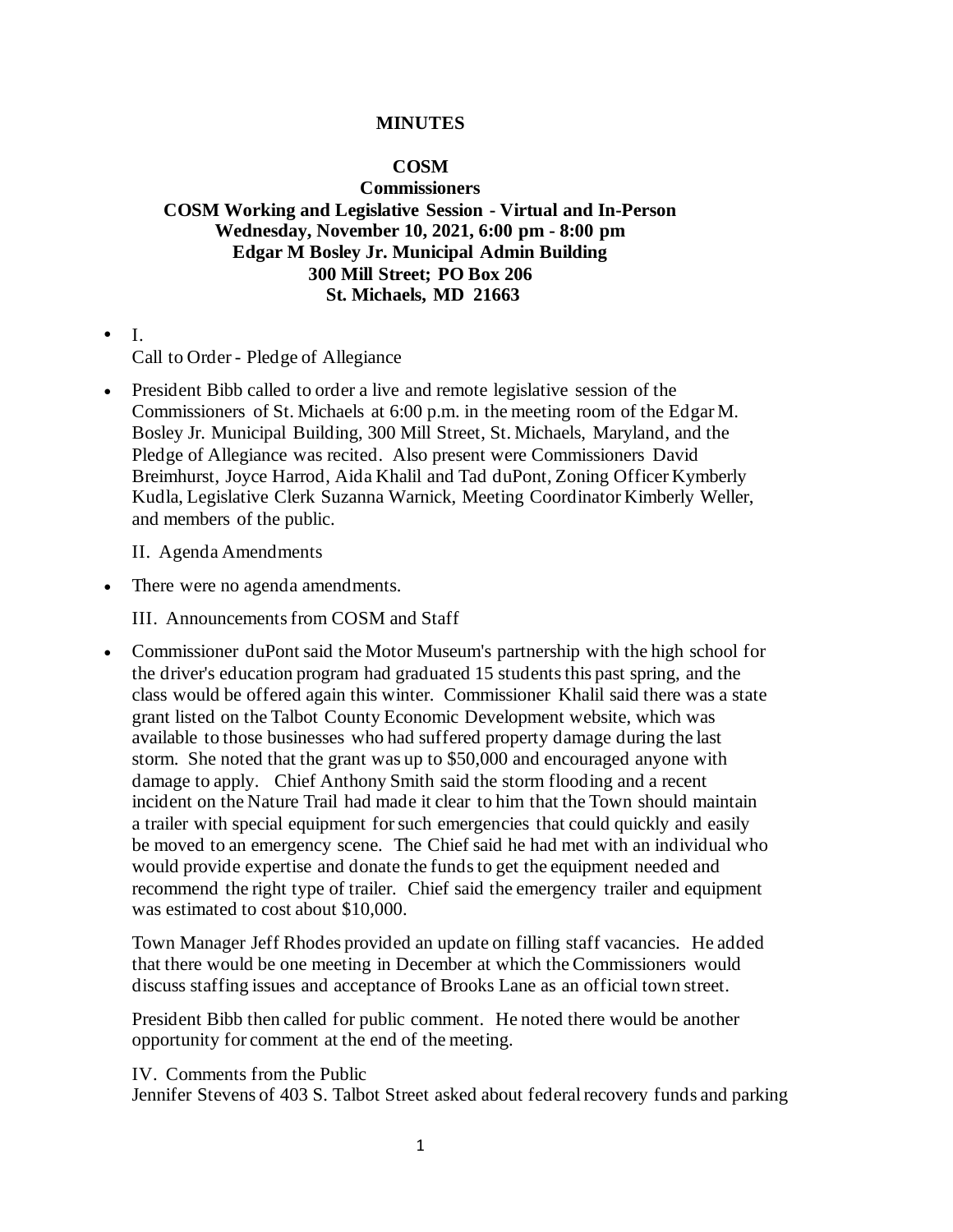issues. Ms. Stevens also raised the issue of business licensing and said the business community opposed licensing in St. Michaels. Mike Estrella of E. Chew Avenue questioned the veracity of claims that the majority of surrounding towns have business licenses. Paulette Florio of Talbot Street had concerns about where and when the SHA sidewalk project would start. Ms. Florio also asked for an update on the search for a new Town Manager. Kimberly Weller read a comment from Jeff Knapp, who said the Planning Commission was working on a plan for an additional 24-space parking area at Fremont and Canton Streets. Karen Wald of Grace Street opposed a potentially new restaurant at 310 S. Talbot Street and its plan for a parking area immediately adjacent to a residential area.

V. Consent Agenda for Minutes, Department Reports and Event Permits

- • Minutes
- •

Department Reports for October 2021

Police Department

**Disbursements** 

Year to Date

Profit and Loss

Administration

Public Works

Planning and Zoning

Marketing

• •

Event Permits

• -- Application for Sign Permit from Hearts on Talbot for a Fundraiser for St. Michaels Food Pantry, Hearts to be hung on utility poles along Talbot Street from Jan 17 to Feb 14, 2022;

-- Permit Application for Christmas in St. Michaels Event, from Christmas in St. Michaels, Inc., to be held at various venues throughout town and to include a Parade and touring of Homes, from Friday, Dec 10 to Sunday December 12 2021 with Talbot Street closure from 10:00 - 11:30;

-- Sign Permit Application from St. Luke's Church, for Community Christmas Breakfast, on December 11 2021 at St. Luke's Church, from 7:30 am - 10:00 am.

• President Bibb said the Consent Agenda included approval of minutes and departmental reports for the month of October 2021 and event permits for the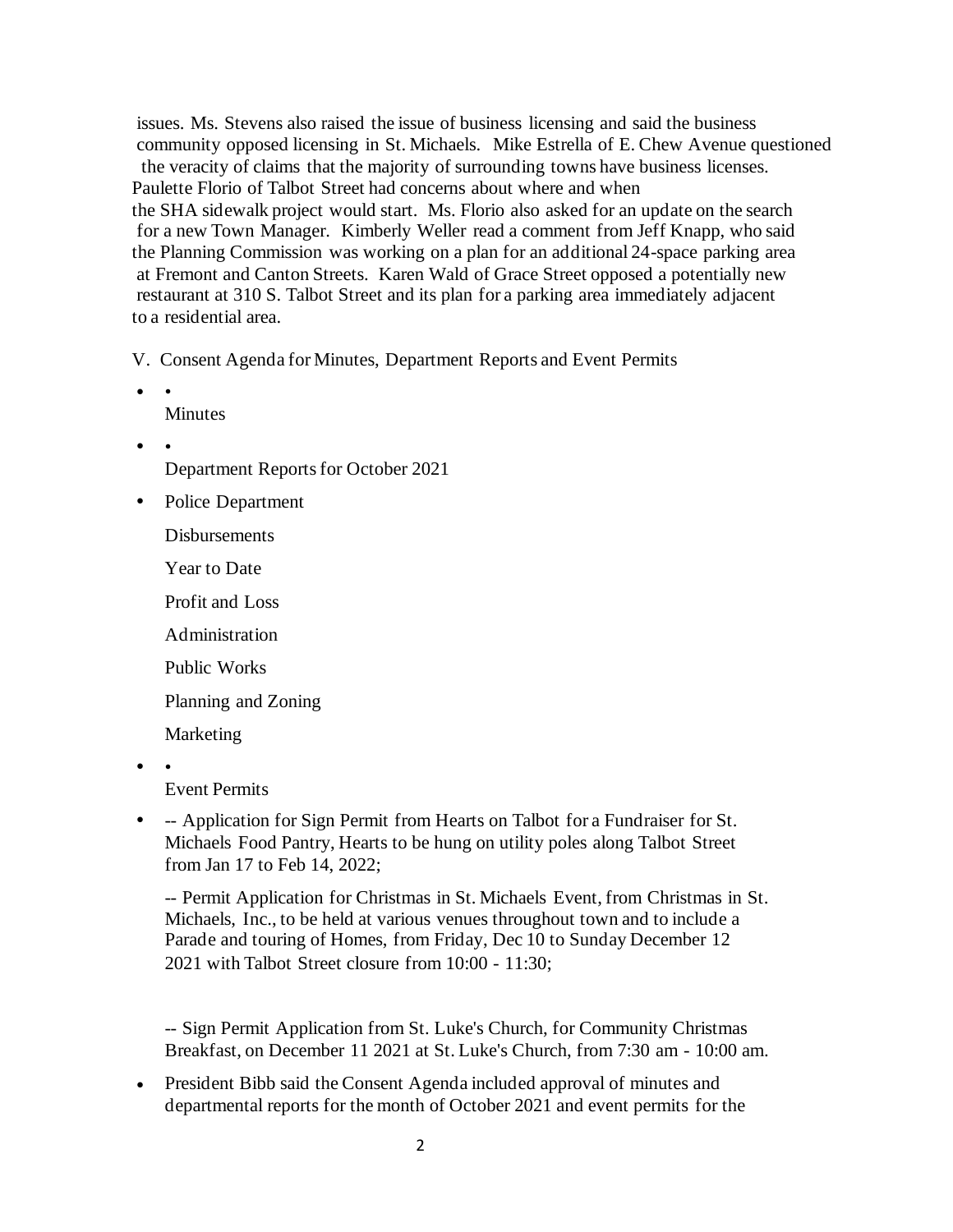Hearts on Talbot fundraiser, the Christmas in St. Michaels event, and a sign permit for the Christmas Breakfast at St. Luke's Church on December 11, 2021. President Bibb called for any Commissioner comments. Commissioner duPont said he wished to address the October Profit and Loss statement. Commissioner duPont said all the numbers were up and above projections for the quarter and for year to date. Commissioner duPont said the water department lease back was in place and the Town was now billing public works and administrative time for water-related work. He added that the time and money saved by this change would go toward the cost of a new well for the Town.

As there were no other comments, President Bibb called for a motion to accept the Consent Agenda as presented. Commissioner Khalil made the motion, which was seconded by Commissioner duPont. The motion passed on a roll call vote of 5-0 in favor.

VI. Boards and Commissions

• •

Board and Commissions due to expire in December 2021

- Applications due to office by Nov 15th
- President Bibb said some terms for board and commission members are set to expire on December 31st and individuals interested in serving on a Town board should submit applications by November 15th. He added that the Commissioners would be making appointments at their meeting on December 15th.

VII. Presentation

• •

Love and Dreams Bay Cruises

- Genavie McCrea and Jamie McKibbin
- Jamie McKibbon of Easton, Maryland provided details of his cruise business and answered questions from the Commissioners. Mr. McKibbon said he operated during the day with a final sunset cruise at 6 p.m. and said he would make any adjustments in his business that would accommodate the community.

VIII. Items for Discussion

• •

County Proposal to Increase Accommodation Tax

• Commissioner Khalil opened the discussion of a County plan to increase the accommodations tax, noting that she wanted the public to be aware of the plan and if a vote on the matter was necessary, both she and Commissioner duPont would abstain. Commissioner Khalil said that all lodging facilities in St. Michaels collect this tax from customers, send it to the County, and then get a distributed portion of it back from the County. Commissioner Khalil said the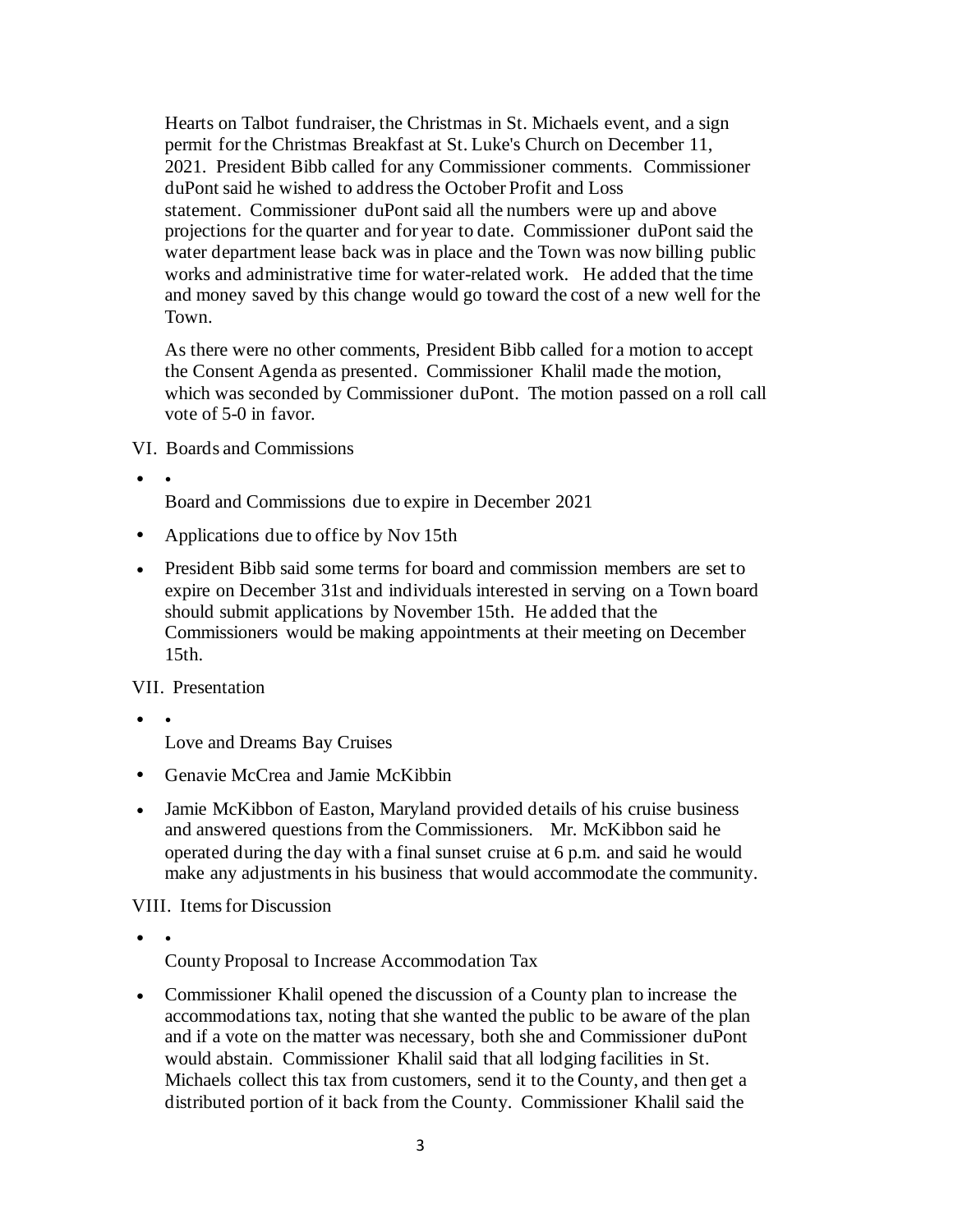increase would have a direct effect on visitors and their financial decision to stay in St. Michaels lodgings. Commissioner Khalil said St. Michaels was the leading provider of this tax for the whole region and she opposed the increase. Commissioner duPont said he opposed the increase as well and considered it unnecessary given projections for increased travel through 2023. President Bibb said he would be attending County meetings that had the proposed increase on the agenda to make the Town's position known.

• •

Chapter 340 - Revisions to parking non-accessory

• Jefferson Knapp, chairman of the Planning Commission, opened the discussion. He explained that a text amendment was necessary to correct an oversight in the Code that only permitted public parking lots in the commercial zone. Chairman Knapp said the correction would allow parking lots in other zones, except for residential. Zoning Officer Kudla said the text amendment required two Commissioners to introduce it and she would then schedule it for a public hearing and possible vote at the next meeting. Commissioners Bibb and Breimhurst introduced the text amendment.

• •

Moratorium on Applications to Install Tent(s) on Private Property

• President Bibb opened the discussion of applications for permanent tents on private property. Chairman Knapp said at present there is nothing in the Code that addresses this matter and his recommendation was for the Commissioners to remand the issue to the Planning Commission for study and recommendations. Chairman Knapp said that tents were allowed as infill during the pandemic, but permanent tents should be analyzed as part of the broader goals of the Town's Comprehensive Plan. He added that no-one wants to see the Town become a "tent city," and more permanent structures should be discussed for those properties that qualify under the zoning regulations.

Commissioner duPont said that the matter should be remanded to the Planning Commission for review and recommendations. Commissioner Breimhurst agreed.

• •

Proposal from Rauch Engineering for raising of Mill Street

- Roy Myers
- Roy Myers, Chairman of the Waterways Committee, said he was asking for the Commissioners to approve Rauch Engineering going forward with a study of what would be involved in raising the level of Mill Street to accommodate potential sea level rise in the area. Mr. Myers said that Rauch Engineering had quoted him a cost of \$5280 to do a preliminary sketch plan. After some discussion of funding, the Commissioners agreed that Rauch Engineering should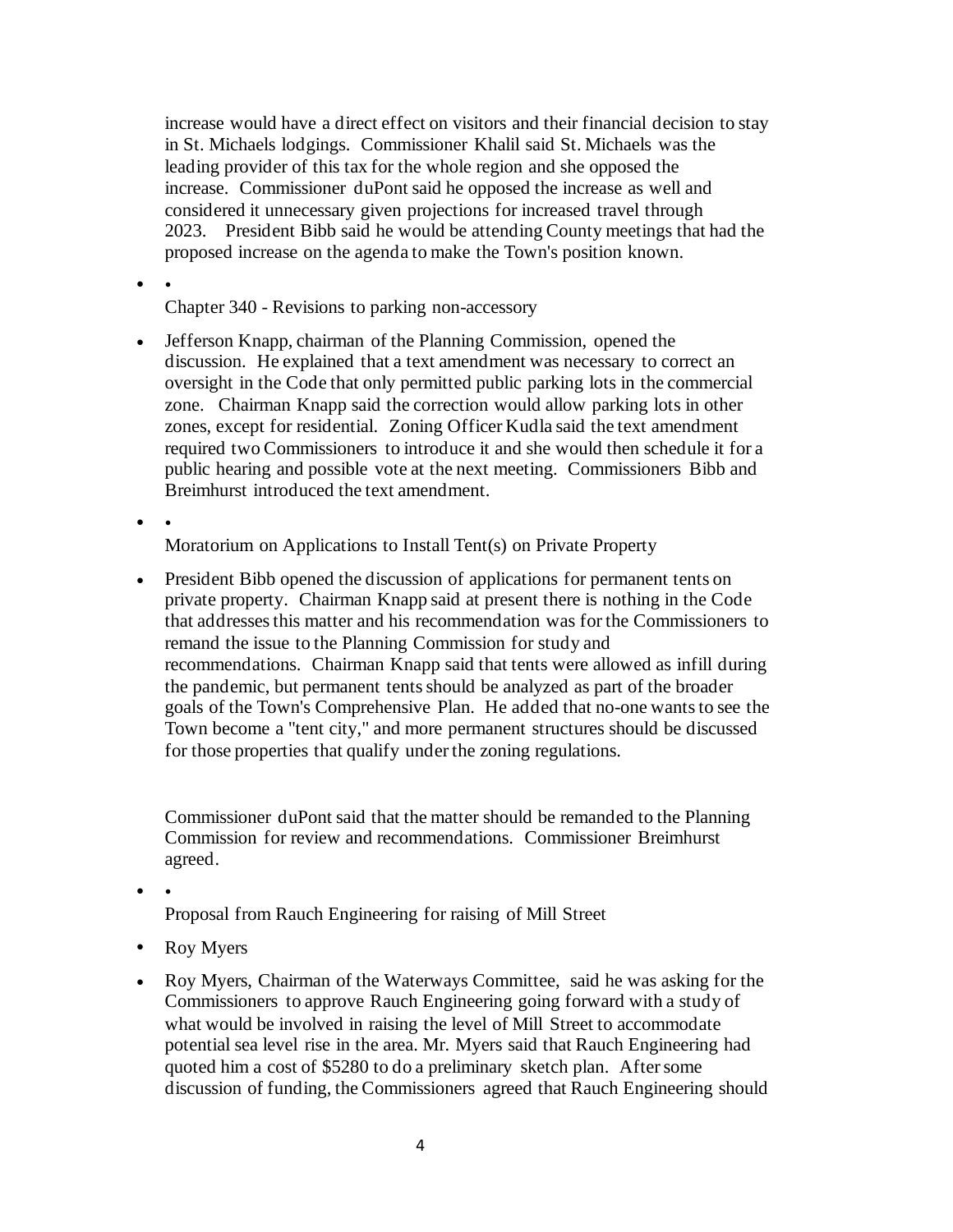go ahead and the money for it would come out of the Sea Level Rise Committee's initial \$25,000.00.

 $\bullet$ 

Climate Change/Sea Level Rise - Grants to apply for from DNR

- Chairman Myer also provided an update on the Sea Level Rise Committee and the status of grant applications. Mr. Myers said he had secured support letters from Talbot County for the two grants the Committee had applied for, one for the main harbor improvements and one for Back Creek improvements. President Bibb said he was pursuing support at the state legislative level.
- •

Farmers Market request to move shed onto Town property

- Jena Paice, president of the Farmer's Market, said the market would like to move the Farmer's Market shed onto Town property as there was no longer room for it on the community garden property . Ms. Paice said the shed was 6 by 8 feet and the Market was willing to do a lease agreement with the Town, and pay for the shed's foundation. The Commissioners agreed to do a simple lease agreement with the Market and said they should apply for the usual permit.
- •

Update on SMBA kiosk repair and lease

• Commissioner Khalil opened the discussion. She noted that the Business Association had sent a letter of intent to enter into a lease agreement with the Town to use the town's property for their kiosk and to pay a nominal rental fee. She said the Business Association wanted the insurance check for the damages to the building before they decided on the lease agreement. President Bibb said the damage to the building was more extensive than originally thought and he wanted to turn the matter over to Bill Gilmore, Codes Enforcement Officer, to do a study of exactly what would be required to bring the building up to code.

IX. Commissioners Calendar

- The Commissioners discussed agenda items for their December meeting.
	- X. Comments from the Commissioners
- Commissioner duPont answered questions from Jennifer Stevens of the Bistro regarding removal of parking places on Talbot Street and business licensing. Commissioner duPont offered to sit down with members of the business community to discuss both matters.

 The Commissioners then took public comment. Debra Alms of the Hambleton Inn said she thought good things were happening in the town and she had put in her application to serve on one of two boards. Ms. Alms added that she would volunteer her services for drawings for the kiosk project. Ms. Alms also had comments